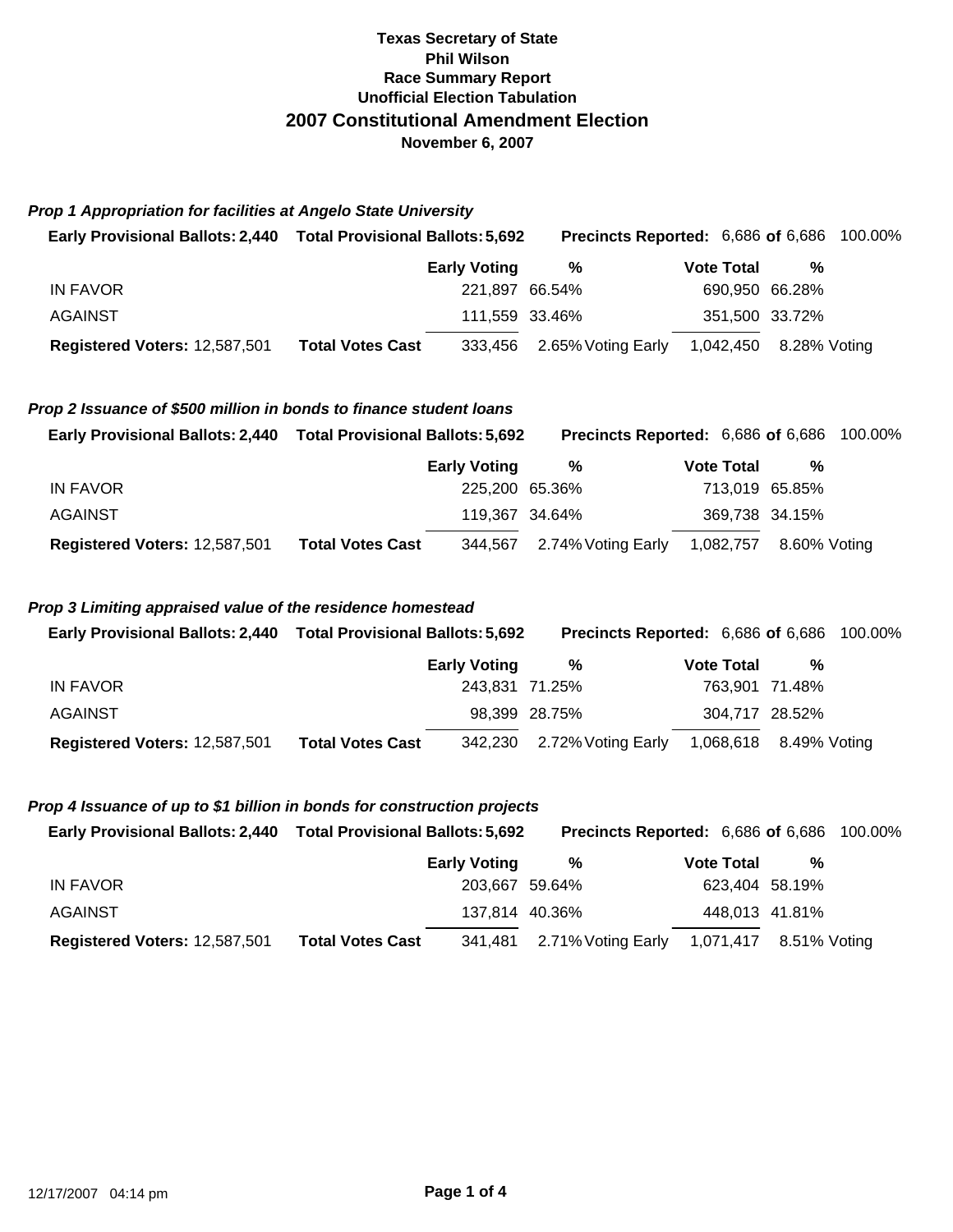# **Texas Secretary of State Phil Wilson Race Summary Report Unofficial Election Tabulation 2007 Constitutional Amendment Election November 6, 2007**

|                                                                            | Early Provisional Ballots: 2,440 Total Provisional Ballots: 5,692 |                     | Precincts Reported: 6,686 of 6,686 |                   |                | 100.00% |
|----------------------------------------------------------------------------|-------------------------------------------------------------------|---------------------|------------------------------------|-------------------|----------------|---------|
|                                                                            |                                                                   | <b>Early Voting</b> | $\%$                               | <b>Vote Total</b> | $\%$           |         |
| <b>IN FAVOR</b>                                                            |                                                                   | 218,831 65.86%      |                                    |                   | 685,298 66.00% |         |
| <b>AGAINST</b>                                                             |                                                                   | 113,424 34.14%      |                                    |                   | 353,085 34.00% |         |
| Registered Voters: 12,587,501                                              | <b>Total Votes Cast</b>                                           | 332,255             | 2.64% Voting Early                 | 1,038,383         | 8.25% Voting   |         |
|                                                                            |                                                                   |                     |                                    |                   |                |         |
| Prop 6 Exempt from ad valorem tax one moter vehicle owned by an individual |                                                                   |                     |                                    |                   |                |         |
| Early Provisional Ballots: 2,440 Total Provisional Ballots: 5,692          |                                                                   |                     | Precincts Reported: 6,686 of 6,686 |                   |                | 100.00% |
|                                                                            |                                                                   | <b>Early Voting</b> | %                                  | <b>Vote Total</b> | %              |         |
| <b>IN FAVOR</b>                                                            |                                                                   | 248,224 72.35%      |                                    |                   | 793,793 73.69% |         |
| <b>AGAINST</b>                                                             |                                                                   |                     | 94,872 27.65%                      |                   | 283,380 26.31% |         |

## *Prop 7 Allow gov. entities to sell property acquired by eminent domain*

| Early Provisional Ballots: 2,440 Total Provisional Ballots: 5,692 |                         |                     |                            | <b>Precincts Reported: 6,686 of 6,686 100.00%</b> |                |                        |  |
|-------------------------------------------------------------------|-------------------------|---------------------|----------------------------|---------------------------------------------------|----------------|------------------------|--|
|                                                                   |                         | <b>Early Voting</b> | %                          | <b>Vote Total</b>                                 |                | %                      |  |
| IN FAVOR                                                          |                         | 273.124 79.99%      |                            |                                                   | 861,201 80.30% |                        |  |
| <b>AGAINST</b>                                                    |                         |                     | 68.331 20.01%              |                                                   | 211,240 19.70% |                        |  |
| Registered Voters: 12,587,501                                     | <b>Total Votes Cast</b> |                     | 341,455 2.71% Voting Early |                                                   |                | 1,072,441 8.52% Voting |  |

# *Prop 8 Clarify provisions relating to a home equity loan*

*Prop 5 Local election to limit municipal property taxes* 

| Early Provisional Ballots: 2,440 Total Provisional Ballots: 5,692 |                     | <b>Precincts Reported: 6,686 of 6,686 100.00%</b> |                   |   |  |
|-------------------------------------------------------------------|---------------------|---------------------------------------------------|-------------------|---|--|
|                                                                   | <b>Early Voting</b> | %                                                 | <b>Vote Total</b> | % |  |
| IN FAVOR                                                          | 259.784 77.33%      |                                                   | 816.811 77.55%    |   |  |
| <b>AGAINST</b>                                                    |                     | 76,142 22.67%                                     | 236,474 22.45%    |   |  |

| Registered Voters: 12,587,501    Total Votes Cast |  | 335,926 2.67% Voting Early 1,053,285 8.37% Voting |  |
|---------------------------------------------------|--|---------------------------------------------------|--|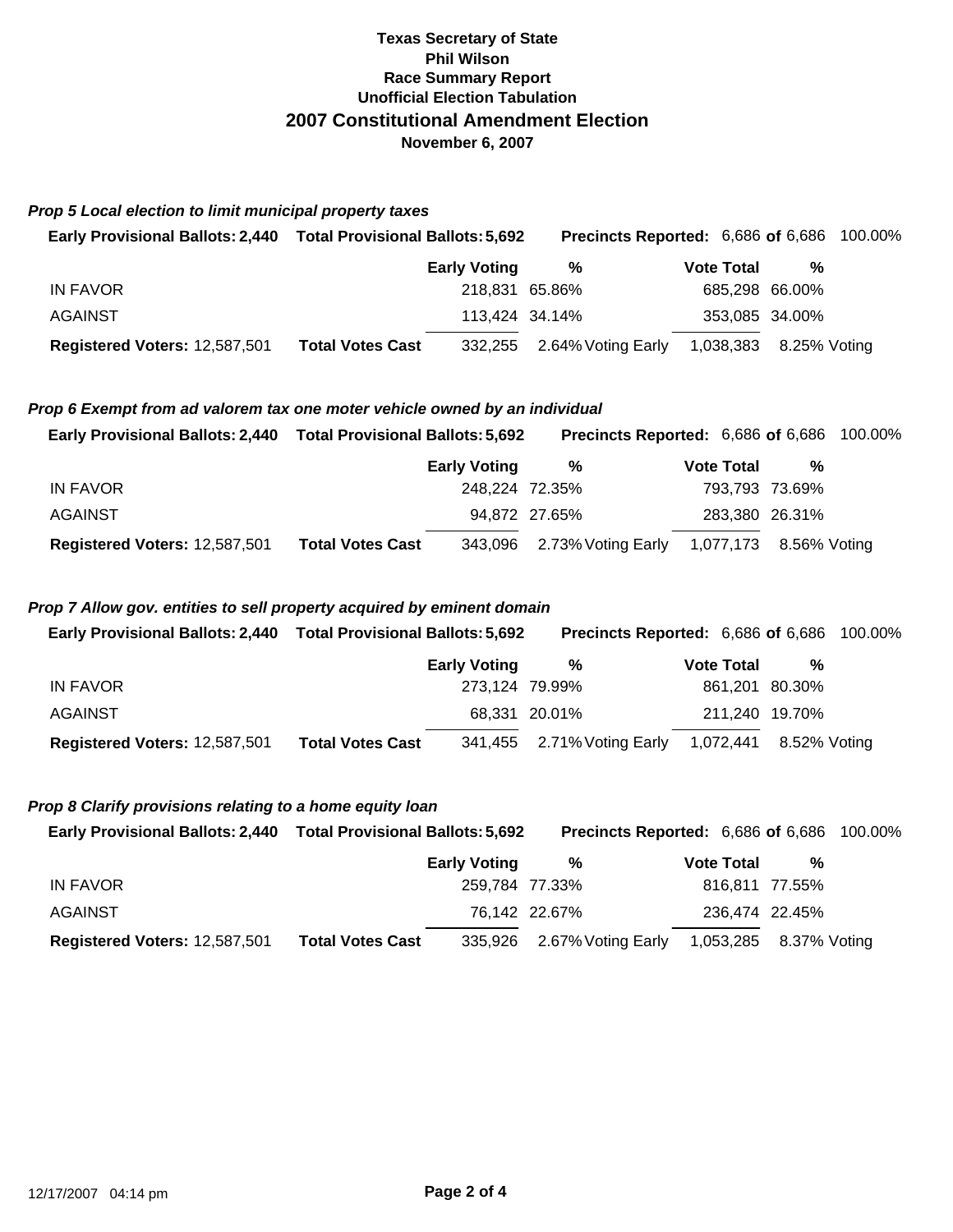# **Texas Secretary of State Phil Wilson Race Summary Report Unofficial Election Tabulation 2007 Constitutional Amendment Election November 6, 2007**

| Prop 9 Exempt totally disabled veterans from ad valorem taxation |  |
|------------------------------------------------------------------|--|
|------------------------------------------------------------------|--|

| <b>Early Provisional Ballots: 2,440</b> | <b>Total Provisional Ballots: 5,692</b> | <b>Precincts Reported: 6,686 of 6,686 100.00%</b> |                        |                |  |
|-----------------------------------------|-----------------------------------------|---------------------------------------------------|------------------------|----------------|--|
|                                         | <b>Early Voting</b>                     | %                                                 | <b>Vote Total</b>      | %              |  |
| IN FAVOR                                |                                         | 294,088 85.88%                                    | 925,225 86.19%         |                |  |
| <b>AGAINST</b>                          |                                         | 48.343 14.12%                                     |                        | 148,272 13.81% |  |
| Registered Voters: 12,587,501           | <b>Total Votes Cast</b><br>342,431      | 2.72% Voting Early                                | 1,073,497 8.53% Voting |                |  |

#### *Prop 10 Abolish the office of inspector of hides and animals*

| Early Provisional Ballots: 2,440 Total Provisional Ballots: 5,692 |                         |                     | <b>Precincts Reported: 6,686 of 6,686 100.00%</b> |                   |                        |  |
|-------------------------------------------------------------------|-------------------------|---------------------|---------------------------------------------------|-------------------|------------------------|--|
|                                                                   |                         | <b>Early Voting</b> | %                                                 | <b>Vote Total</b> | %                      |  |
| IN FAVOR                                                          |                         | 258,914 77.50%      |                                                   |                   | 800,439 76.54%         |  |
| AGAINST                                                           |                         |                     | 75.154 22.50%                                     |                   | 245,274 23.46%         |  |
| Registered Voters: 12,587,501                                     | <b>Total Votes Cast</b> |                     | 334,068 2.65% Voting Early                        |                   | 1,045,713 8.31% Voting |  |

## *Prop 11 To provide for public access on the Internet of Legislative votes*

| <b>Early Provisional Ballots: 2,440</b> | <b>Total Provisional Ballots: 5,692</b> |                     |                            | <b>Precincts Reported: 6,686 of 6,686 100.00%</b> |                        |  |
|-----------------------------------------|-----------------------------------------|---------------------|----------------------------|---------------------------------------------------|------------------------|--|
|                                         |                                         | <b>Early Voting</b> | %                          | <b>Vote Total</b>                                 | %                      |  |
| IN FAVOR                                |                                         | 283,640 84.76%      |                            |                                                   | 886,742 84.51%         |  |
| <b>AGAINST</b>                          |                                         |                     | 50,986 15.24%              |                                                   | 162,514 15.49%         |  |
| Registered Voters: 12,587,501           | <b>Total Votes Cast</b>                 |                     | 334,626 2.66% Voting Early |                                                   | 1,049,256 8.34% Voting |  |

#### *Prop 12 Issuance of bonds not to exceed \$5 billion for highway improvement*

| Early Provisional Ballots: 2,440 Total Provisional Ballots: 5,692 |              | <b>Precincts Reported: 6,686 of 6,686 100.00%</b> |  |                                                       |  |
|-------------------------------------------------------------------|--------------|---------------------------------------------------|--|-------------------------------------------------------|--|
|                                                                   | Early Vatina |                                                   |  | $V_{\alpha}$ <sub>10</sub> $T_{\alpha}$ <sub>10</sub> |  |

|                                      |                         | Lany vound     | 70                                                | VULG I ULAI    | - 70 |
|--------------------------------------|-------------------------|----------------|---------------------------------------------------|----------------|------|
| IN FAVOR                             |                         | 218,664 64.75% |                                                   | 665,308 62.61% |      |
| AGAINST                              |                         | 119,056 35.25% |                                                   | 397,293 37.39% |      |
| <b>Registered Voters: 12,587,501</b> | <b>Total Votes Cast</b> |                | 337,720 2.68% Voting Early 1,062,601 8.44% Voting |                |      |